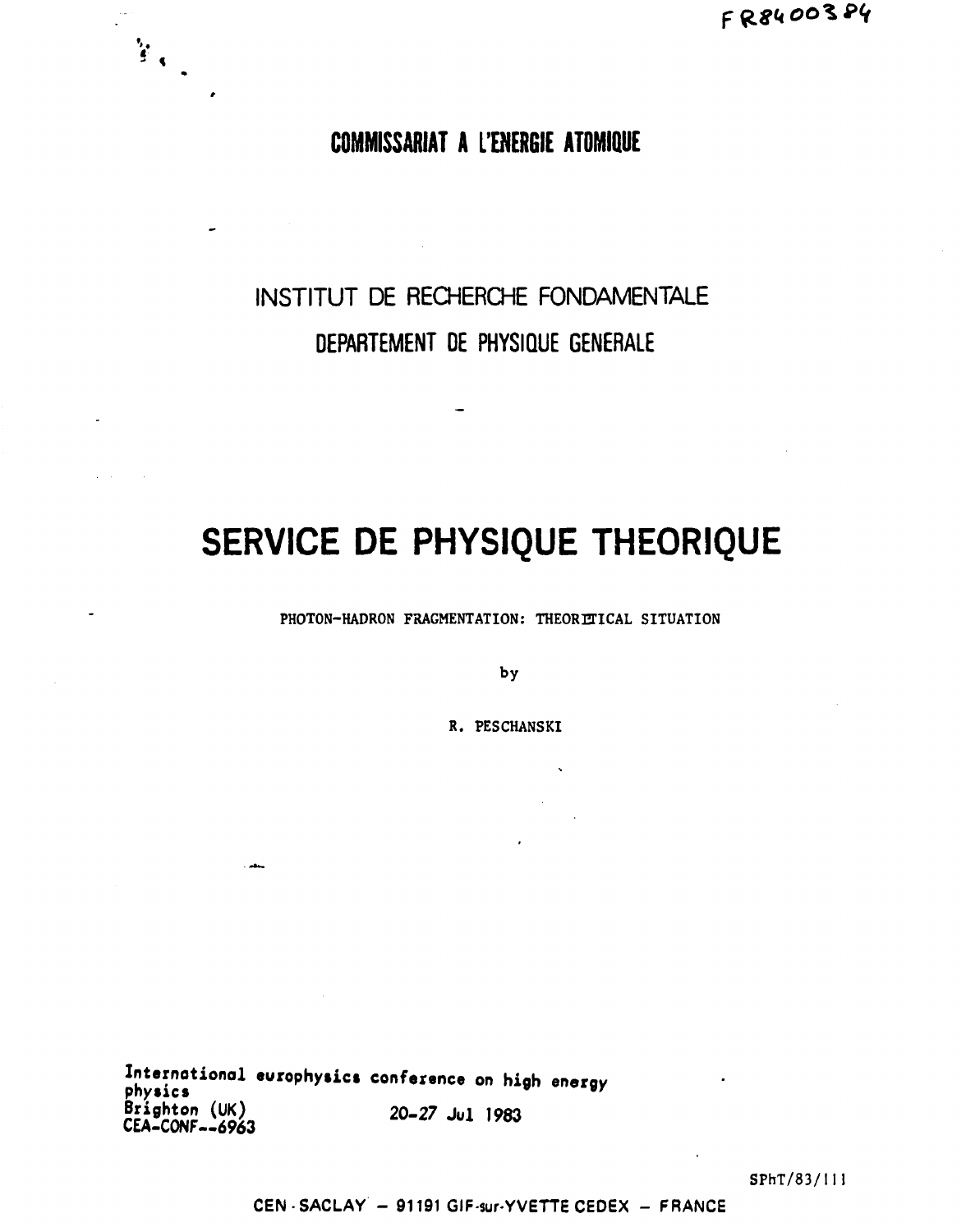### **PHOTON-HADRON FRAGMENTATION: THEORETICAL SITUATION**

### **R. PESCHANSKI**

**Service de Physique Théorique, CEN Saclay 91191 Gif-sur-Yvette - cedex - FRANCE** 

**I will concentrate on models of hadronic fragmentation and their phenomenological comparison using a selection of new experimental results. Indeed a convenient** *theory* **of hadronic fragmentation - for instance based on Q.C.D.**  does not exist: low P<sub>1</sub> fragmentation involves the badly known hadronic long**range forces. Models should clarify the situation in the prospect of an eventual future theory.** 

#### **1 . Models**

**Most modern fragmentation models rely on the assumption of an underlying mechanism involving the parton-constituents of the fragmenting hadron. These partons are excited in a first stage, then interact and fragment into hadrons.**  The interaction range may be of the order of a hadron size  $(1/Q_0 \approx 1$  fermi) or **even less. On contrary the parton excitation or fragmentation are time-dilated and long range.** 

**In such a picture hadron and parton fragmentation are related, and various predictions are possible. But this is the only common characteristics of models since they disagree on the features of both the short-range interaction and the long-range process excitation or fragmentation . In table I, we show the main rough différencies between various types of models.** 

| MODEL TYPE                                           | LONG RANGE STAGE INTERACTION                                                              |                               |                           |
|------------------------------------------------------|-------------------------------------------------------------------------------------------|-------------------------------|---------------------------|
| Quark<br>a) Recombination<br>or fusion $(l)$         | excitation of<br>a valence quark                                                          | $Q_{\mathbf{o}}^{\mathbf{z}}$ | "soft"<br>Fragmenta-      |
|                                                      | Quark $(2-4)$ [fragmentation of]<br>b) Fragmentation   a valence quark                    | $q_o^2$                       | tion models               |
|                                                      | c) off shell quark fragmentation of $Q^2 \geq Q_0^2$<br>fragmentation (5) a valence quark |                               | "hard"                    |
| d)gluon<br>Bremmsstrahlung   gluon excita-<br>(6, 7) | Quark and/<br>tion and frag-<br>mentation.                                                | $k_0^2$ >> $q_0^2$            | Fragmenta-<br>tion models |

**I call "soft" fragmentation the models of refs (1-4) since the interaction mechanism (recombination, fusion or fragmentation) has the hadronic scale Q^. For a shorter interaction range, the "hard" fragmentation**  models (5-7) may use<sup>-</sup> **perturbative QCD.** 

**Table I: Gross features of different fragmentition models** 

#### **2 . Phenomenology**

**Let me stress the main experimental observables which are relevant to the Jiscussi((h of iragmentation mechanisms.** 

#### **i**) Features of particle production

**In the energy range up to the ISR energy, a lot of information on inclusive production of various hadrons is now available. There are interesting model predictions, mainly from "soft"fragmentation using as an input the relevant**  data on parton fragmentation or structure functions (see papers 111, 268, **287, 326, 327, 330). Nevertheless confirming last years discussion, it remains difficult to distinguish between the proposed mechanisms. As an example, it has been noticed by E.A. De WOLF (4) that the predictions for charged particle**  ratios R  $^{\prime}$  =  $\langle n_{n} \rangle$   $\langle n_{n} \rangle$   $\langle n_{n} \rangle$  which have been previously advocated as a test of **n p**<sup>*h*</sup> *n* **<b>***P***<sup>***h***</sup>** *r <i>P*<sup>*h*</sup>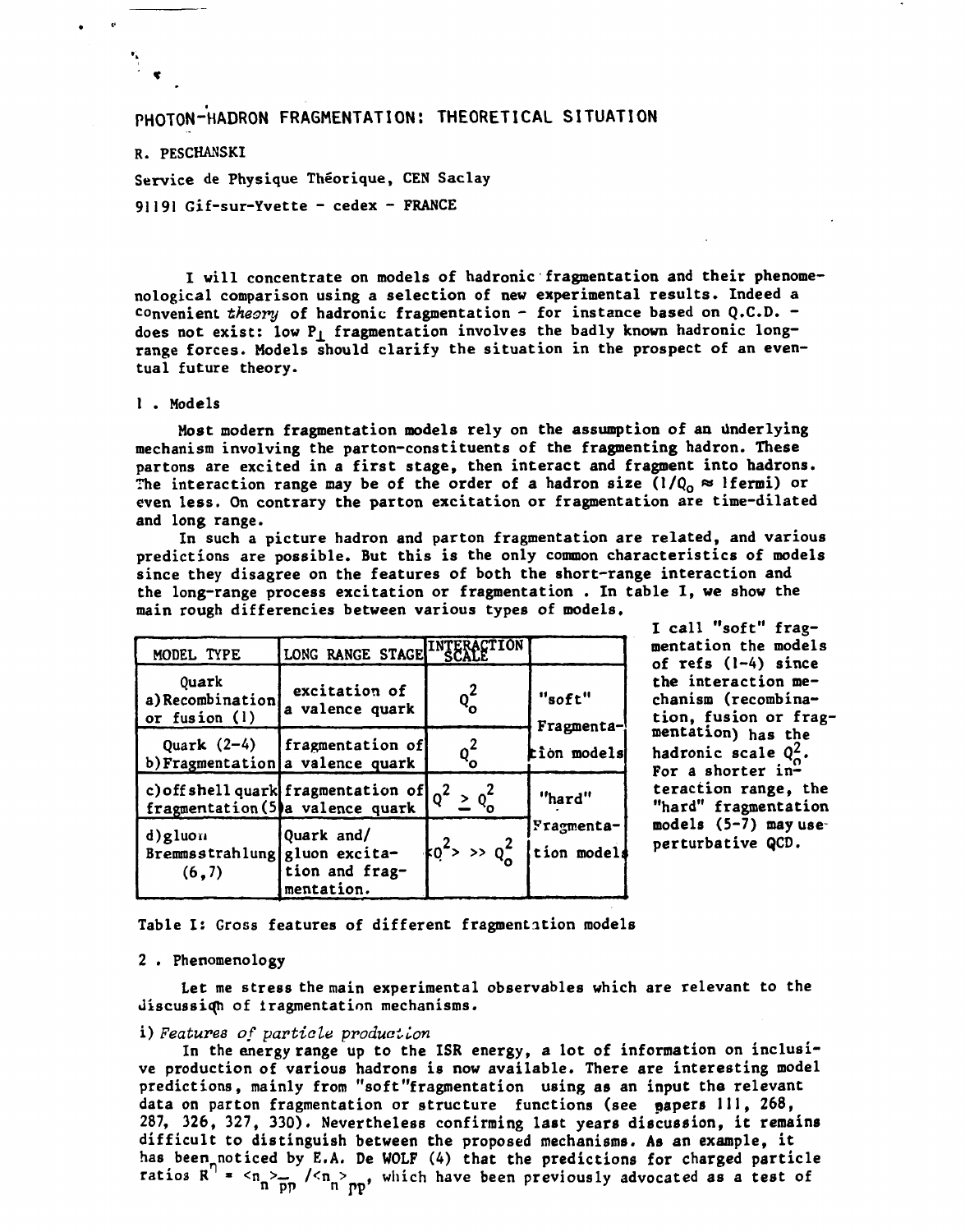a specific mechanism <sup>\2</sup>/ are also satisfactory in the different framework of the Lund model  $\forall$ ': see table II.

| Detected<br>Hadron    | $\overline{R}$ h<br>Data(AFS 1983) | $R_{\rm H}$<br>Lund(ref 2)     | R <sub>h</sub><br>(DPM(ref 3)) |
|-----------------------|------------------------------------|--------------------------------|--------------------------------|
|                       |                                    |                                |                                |
| $\pm$                 | $.999 \stackrel{+}{\cdot} .002$    | $1.00 \div 0.01$               | $1.02 - 1.03$                  |
| $\ddot{\bullet}$      | $.974 \pm .003$                    | $0.97 \stackrel{+}{\sim} 0.01$ | $0.98 - 1.0$                   |
| $\blacksquare$        | $1.026 \div 0.003$                 | $1.03 \div 0.01$               | $1.05 - 1.06$                  |
| $K^+$ + $K^-$         | $1.021 \div 0.013$                 | $0.99 \stackrel{+}{0} 0.01$    | $1.06 - 1.07$                  |
| $\kappa^+$            | $.961 \div .020$                   | $0.93 \div 0.02$               | $0.97 - 1.01$                  |
| $\kappa$ <sup>-</sup> | $1.086 \div 0.020$                 | $1.05 \div 0.03$               | $1.14 - 1.17$                  |
| $p + \overline{p}$    | $1.022 \pm 0.016$                  | $1.01 \div 0.02$               | $1.06 - 1.08$                  |
| $\overline{P}$        | $.84 \pm 0.02$                     | $0.89 \div 0.03$               | $0.92 - 0.97$                  |
| $\bar{p}$             | $1.32 \div 0.03$                   | $1.17 \pm 0.04$                | $1.21 - 1.26$                  |

Table II: Ratios R"=(n)<sub>00</sub>/(n)<sub>10</sub> of charged particle **average multiplicities in "pp ""and pp collisions at**   $\sqrt{s}$ =53GeV in the range|y| < 0.8 and  $p_T$  < 1.5GeV/c **(AFS,1983=T. AKESS0N et al, CERN EP/63-75).** 

ii) *Energy Dépendance of rapidity Distributions* 

**Plotted as a function of the Lab. frame pseudo rapidity**  $n_{Lab}$ **, the distributions mea sured at ISR and SPS collider by the UA5 group are shown in fig 1.**  The energy variation is **large, when one has in mind the previous expectations of a limiting rapidity plateau. Only the very edge of the distribution (y<2-3)**  appears in rough agree**ment with the concept of limiting fragmen**tation. Concerning mo**del predictions, some** 

soft fragmentation models<sup>(1)</sup> exclude the central region from the analysis; **due to the mixing of fragmentation and interaction effects. In other cases (2,3) a rather natural extension of the model is to add up valence and sea quark fragmentation (see Fig. 2) . On the other hand, "hard" fragmentation models intepret**  the energy dependance as the effect of a moderate growth in the scale of **the fragmenting partons:Q<sup>2Q</sup> S<sup>1/2</sup> (6) or <Q<sup>2</sup>>Q S<sup>1/3</sup>(7) leading to a "semihard" interaction picture of fragmentation where a large gluon Bremmstrahlung hides the hardness of the interaction at the level of the outgoing low-Pj\_ hadrons.** 

#### iii) *Energy Dépendance of the Multiplicity Distribution*

**At collider energies, the multiplicity distribution shows very interesting**  features. KNO scaling is violated, but only for very high multiplicity



**Fig. 1: Pseudo rapidity distributions as a function of laboratory frame rapidity measured at ISR and CERN collider.** 

**(see R.E Ansorge's talk at this conference).As a consequence higher order dispersions**   $D_{\rho} = \langle (n-\langle n \rangle)^{q} \rangle^{1/q}$  for  $q > 2$ **deviate from the straight line prediction of KN0 scaling (see Fig. 2) . Such a deviation \* though with a too large amount - has**  be<sup>n</sup> predicted in Ref. 4 in a **soft fragmentation model. On contrary, rather general arguments imply a different pattern for hard fragmentation models (6) , with a weaker but opposite-insign effect at Tevatron energies (see Fig. 2) . Ultimately even more general arguments (P. Carruthers, Los Alamos preprint LA-UR-83-2041) leads to exact KNO scaling at these energies. Studying multiplicity distributions in the region of high energy and large multiplicities is clearly needed to disentangle the situation.**